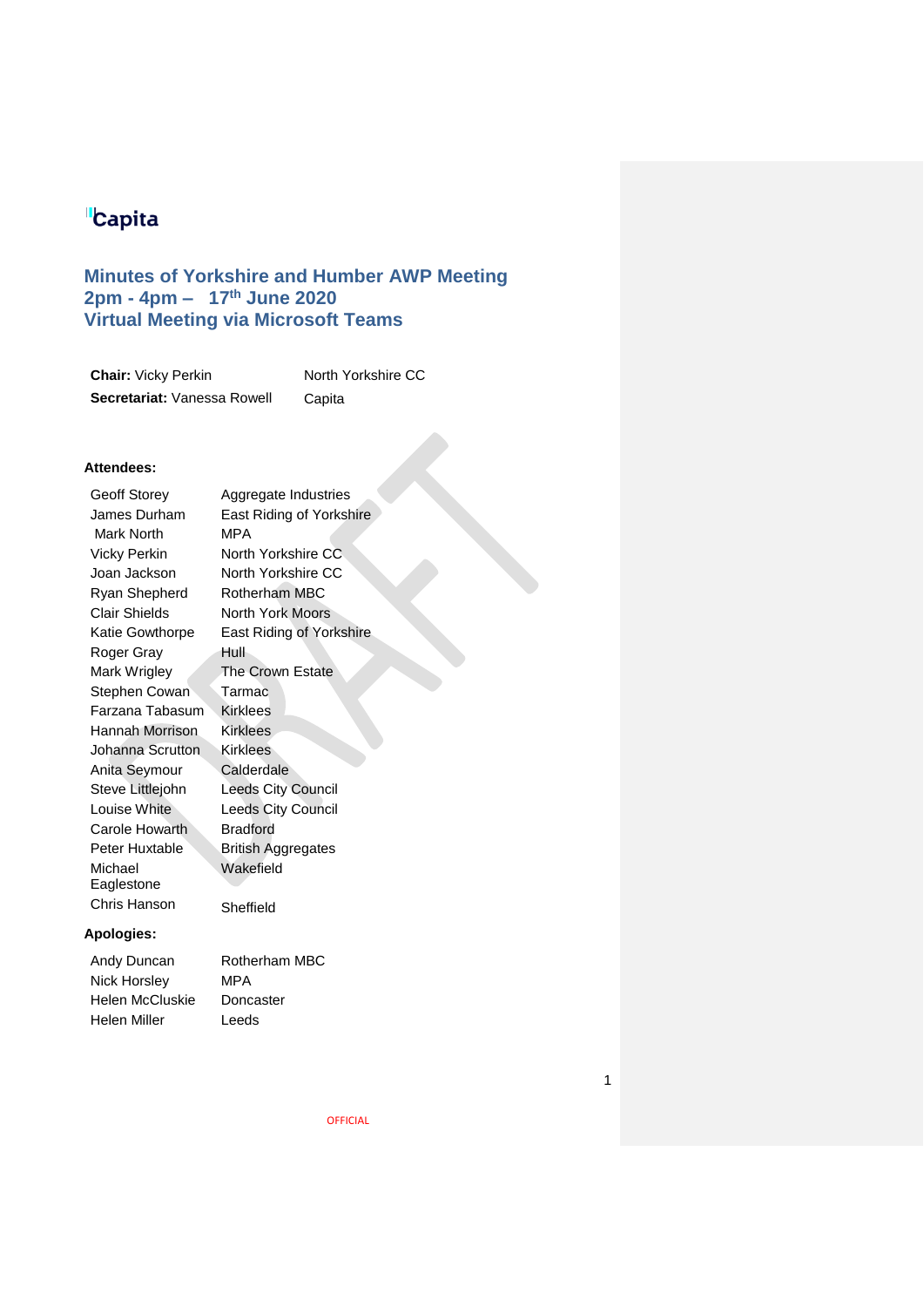| <b>Item</b> | <b>Description</b>                                                    |
|-------------|-----------------------------------------------------------------------|
| 1.          | Introductions and apologies                                           |
| 2.          | Minutes and actions of last meeting                                   |
| 3.          | AM 2019 - Update                                                      |
| 4           | Aggregate Minerals Survey 2019 Update and Local Aggregate Assessments |
| 5.          | MPA's Update - Progress on Development Plans                          |
| 6.          | <b>Industry Update</b>                                                |
| 7.          | Crown Estate Update                                                   |
| 8.          | <b>AOB</b>                                                            |
| 9.          | Date of next meeting                                                  |

#### **1. Introductions**

1.1Vicky Perkin (VP) Welcomed everyone to the meeting.

#### **2. Minutes and actions of last meeting**

- 2.1VP went through the minutes from the last meeting asking if there were any comments on the minutes.
- 2.2 VR went through the actions on page 3, paragraph 3.3 of the minutes, stating that she circulated the draft AMR 2019. VR has circulated 3 drafts of the AMR, the most recent being circulated on 16<sup>th</sup> June 2020 which included calculations for the secondary aggregates. Now just waiting for any more comments on the latest of draft of the AMR.
- 2.3It was confirmed that the minutes are a correct record of the last meeting.

#### **3. AM2019 – Update**

 $3.1$  VR mentioned that the latest draft was circulated on  $16<sup>th</sup>$  June 2020. including figures on the secondary aggregates. VR thanked JD for providing guidance on the methodology to use to calculate the secondary aggregates for each authority. VR explained that unfortunately using this methodology does not produce the same figures that were previously reported for 2017, 2016, 2016 and the years before that. VR and several other colleagues have tried to figure out what methodology was used to produce the figures in previous years, but this has unfortunately not proved fruitful. VR suggested that the methodology sent over by JD is used to calculate secondary aggregate figures, and that

2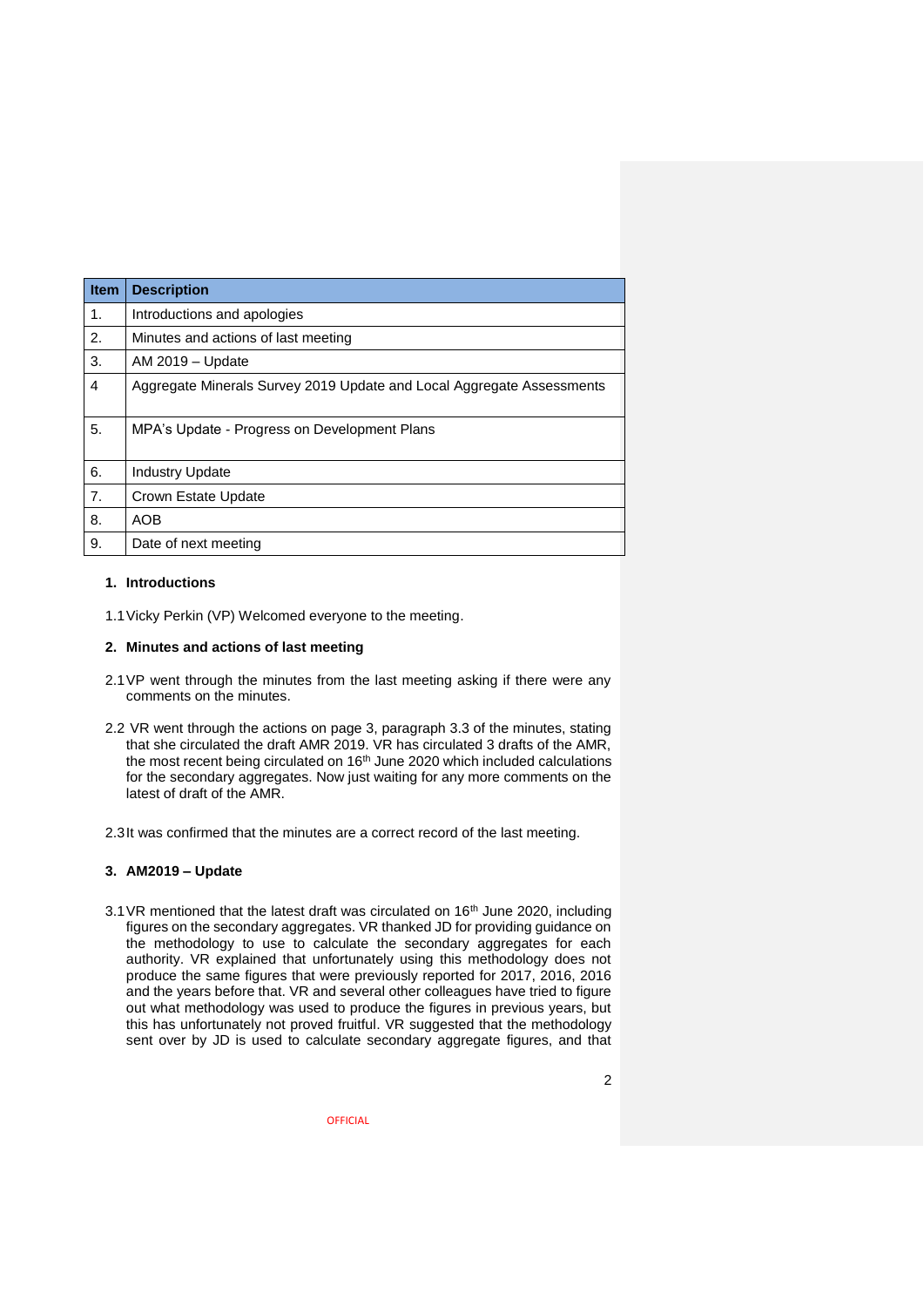these figures will be reported in the AMR2019 and subsequent reports. Once the comments are received on the latest draft and any alterations are made, VR anticipates finalising and publishing the report.

**Action: All to provide comments on the AMR 2019 and return these to VR by 7th July 2020.** 

- **4. Aggregate Minerals Survey 2019 Update and Progress on Local Aggregate Assessments**
- 4.1VR mentioned that the AMS still has not been circulated. VR mentioned that there have been reports that staff at quarries have been furloughed in light of the Covid-19 crisis. VR mentioned that there has been concern from local authority members in the North West AWP over how long they wait for the national survey to be circulated, before they decide to send out their own returns forms to local operators to be able to produce their LAAs. VR asked members of the YHAWP whether local authority members have any concerns over this matter.
- 4.2 CH stated that the combined West Yorkshire Authorities are probably going to make a decision to not undertake the LAA this year. The authorities are yet to formally decide, but the suggested approach is to delay the LAA until next year to cover 2020 and 2021.
- 4.3 MN mentioned that the MPA have been in discussions with MHCLG over the survey, and that a lot of the industry have been Furloughed. The industry side of the survey will be reviewed in September. Around February time, the East of England and East Midlands AWPs decided to continue with their own surveys because there was no clarity coming from MHCLG at the time. However, MHCLG have stated that they are confident that the information will be out in time for local authorities to use it for their LAAs.

#### **5. MPA's Update – Progress on Development Plans**

#### **Bradford**

5.1 Have an adopted Core Strategy which has strong policies regarding minerals. Having a core strategy review at the moment, but there is no intention to change the minerals policies. There is an allocations DPD on preferred options consultation, which will be published before Christmas.

#### **North Yorkshire**

5.2Doing a combined Local Plan with North York Moors and York. The Inspector has had a look through the main modifications to the Minerals and Waste Plan and has indicated that she is largely satisfied with them. Still waiting on some Sustainability

**Commented [VR1]:** Carole, please could you provide an update? Unfortunately the sound quality was not very good on the recording when you were giving your update.

3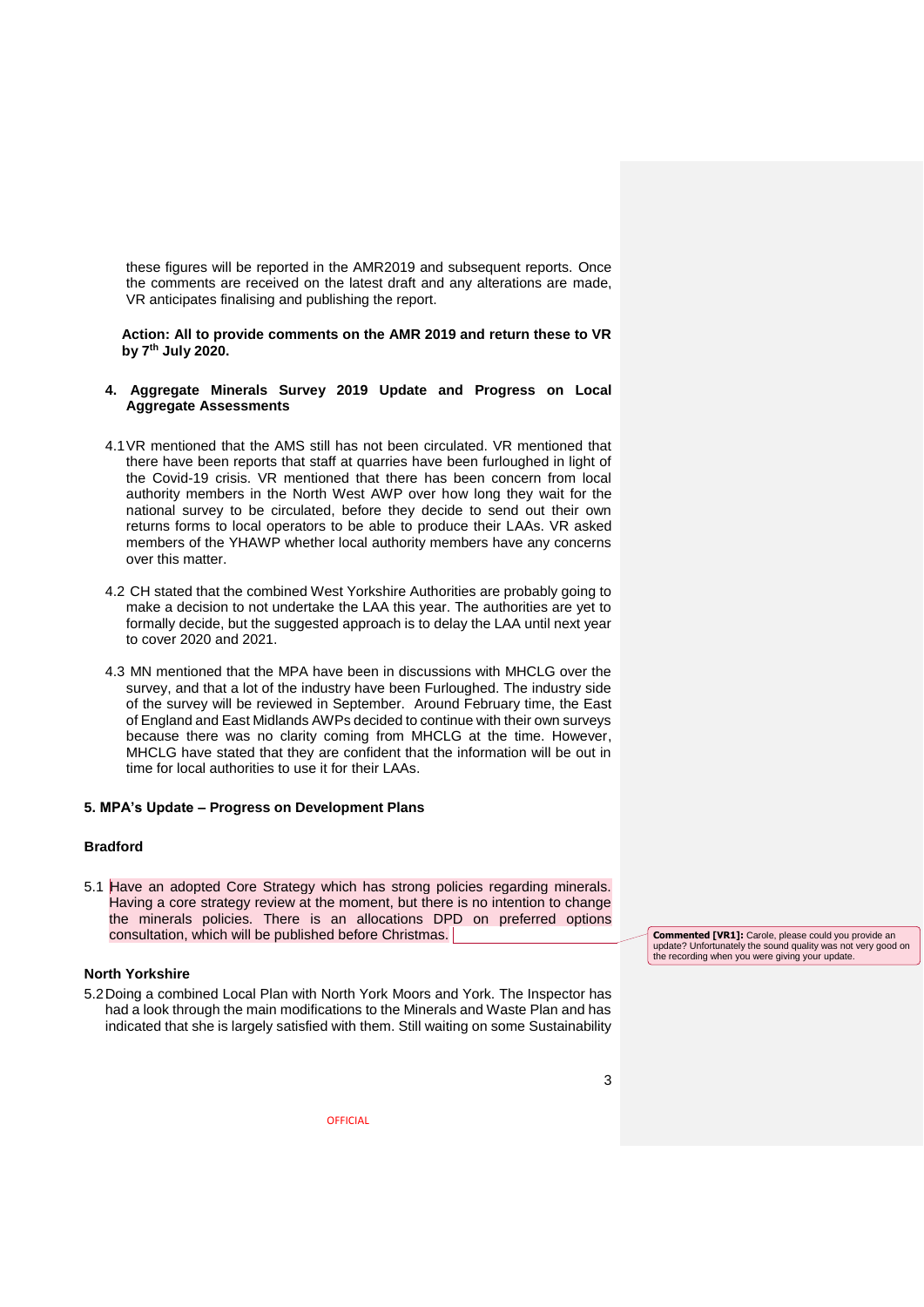Appraisal work and Habitats Regulations Assessment work from consultants which should be ready by July 2020, before the plan can go out for consultation.

#### **Leeds**

5.3 The Leeds Core Strategy Selective Review was adopted in September 2019 with a small number of selective updates primarily focussed on a reduction in the housing target to take account of the Government's new methodology for calculating housing need. The Natural Resources and Waste Local Plan 2013 is to be reviewed as part of the Local Plan Update and the Council welcomes input from the mineral industry into the review. The Site Allocations Plan was adopted in July 2019 but has been the subject of a high court challenge by a Neighbourhood Forum. The claim was allowed on three of seven grounds raised. These three grounds related to three legal errors on the part of the government planning inspectors. None of these three grounds found that Leeds City Council itself had proceeded unlawfully, or took a legally flawed approach to the Site Allocations Plan. The Council are waiting for a remedy to be suggested by the judge.

#### **Kirklees**

5.4Has an adopted Local Plan as of February 2019.

#### **East Riding and Hull**

5.5Adopted the joint Minerals Plan with Hull City Council in November 2019. No plan to review the Minerals Plan as yet. Minerals production troubling at the moment because of Covid-19, so will have to see what effect that has had on the policies in the plan in due course. Reviewing the general Local Plan on housing, economic development and other issues. A consultation on this is scheduled for Autumn 2020. The general Local Plan will include Mineral Safeguarding Areas

#### **Rotherham**

5.6 Have an up to date Local Plan. Progressing a partial update to the Local Plan. A consultation on it is anticipated to take place in Autumn 2021.

#### **Doncaster**

5.7 Doncaster's Local Plan contains the minerals policies in chapter 15. The document was submitted to the Inspectorate for examination on the 4<sup>th</sup> March 2020. We are currently dealing with matters and issues and the plan is to hold the hearings in October / November this year at the Doncaster Civic Offices. Due to the current situation the provisional timetable, and how the event can be run, will be kept under review by the Inspector, in liaison with the Council.

## **North Lincolnshire**

5.8 North Lincolnshire Council are producing a new local plan for the district covering the period 2017 to 2036. The Council undertook a Regulation 18 consultation on its preferred options plan in spring 2020. It is anticipated that a publication draft

4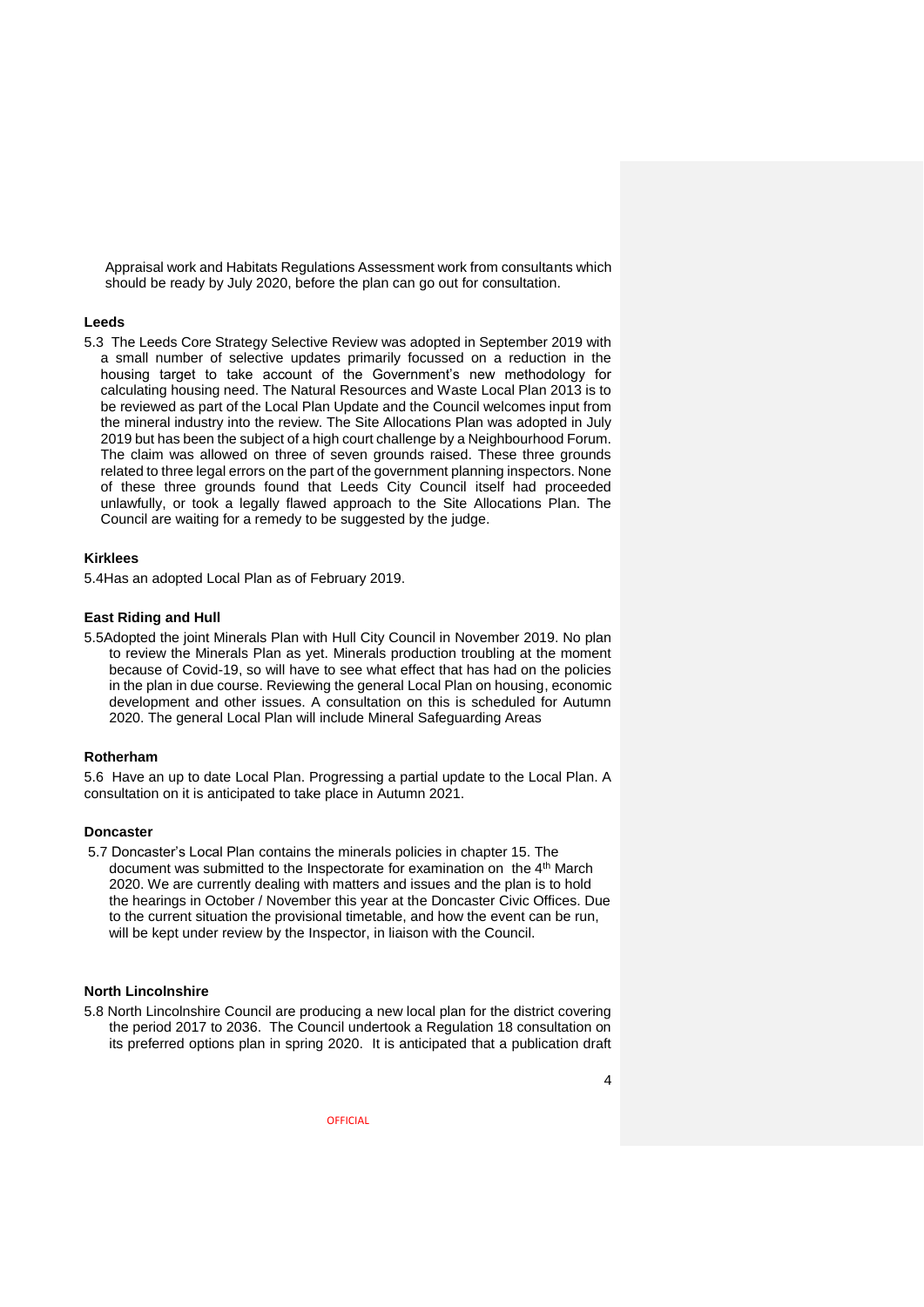will be produced for consultation in the Autumn with submission to the Secretary of State at the end of the year. The Council is aiming to adopt the plan following examination in 2021.

#### **Calderdale**

5.9 Just received Matters, Issues and Questions from the Inspector, with the aim of starting the EIP hearings in September 2020. Calderdale has not been given any dates as yet. It was delayed because the authority was asked to allocate more housing sites

#### **Sheffield**

5.10We will be finishing the Regulation 18 Local Plan consultation by the end of July 2020, with Regulation 19 consultation scheduled to take place next year, with adoption expected 2022.

#### **Wakefield**

5.11 Producing a new Local Plan up until 2036 which has been delayed. Wakefield have conducted a Preferred Option consultation and are currently drafting the proposed submission document. Th consultation on the proposed submission consultation has been delayed to take place in October 2020. One of the issues is that it focusses on housing and industrial growth, and the proposed growth is mainly around Nottingly, which is a magnesium limestone resource. There's going to need to be a relationship between working with the magnesium limestone reserve and new development in the area. This is an issue which will effect the reserves of magnesium limestone up until 2036, but the plan is to account for this in relevant LAAs.

#### **6 Industry Update (Mark North)**

- 6.1 MACROECONOMIC UPDATE The UK economy contracted by 2% in 2020Q1 compared to the previous quarter as social distancing and lockdown measures severely disrupted economic activity. A more significant impact on the UK economy is likely to have fed through in April and May, with business surveys available so far indicating historically low levels of activity, whilst household spending also fell sharply. According to the Bank of England, the pandemic will result in a sharp but largely temporary economic shock, with UK GDP expected to contract by 14% in 2020 as a whole, before recovering in 2021.
- 6.2 MACROECONOMIC UPDATE The UK economy contracted by 2% in 2020Q1 compared to the previous quarter as social distancing and lockdown measures severely disrupted economic activity. A more significant impact on the UK economy is likely to have fed through in April and May, with business surveys available so far indicating historically low levels of activity, whilst household spending also fell sharply. According to the Bank of England, the pandemic will result in a sharp but largely temporary economic shock, with UK GDP expected to contract by 14% in 2020 as a whole, before recovering in 2021.

5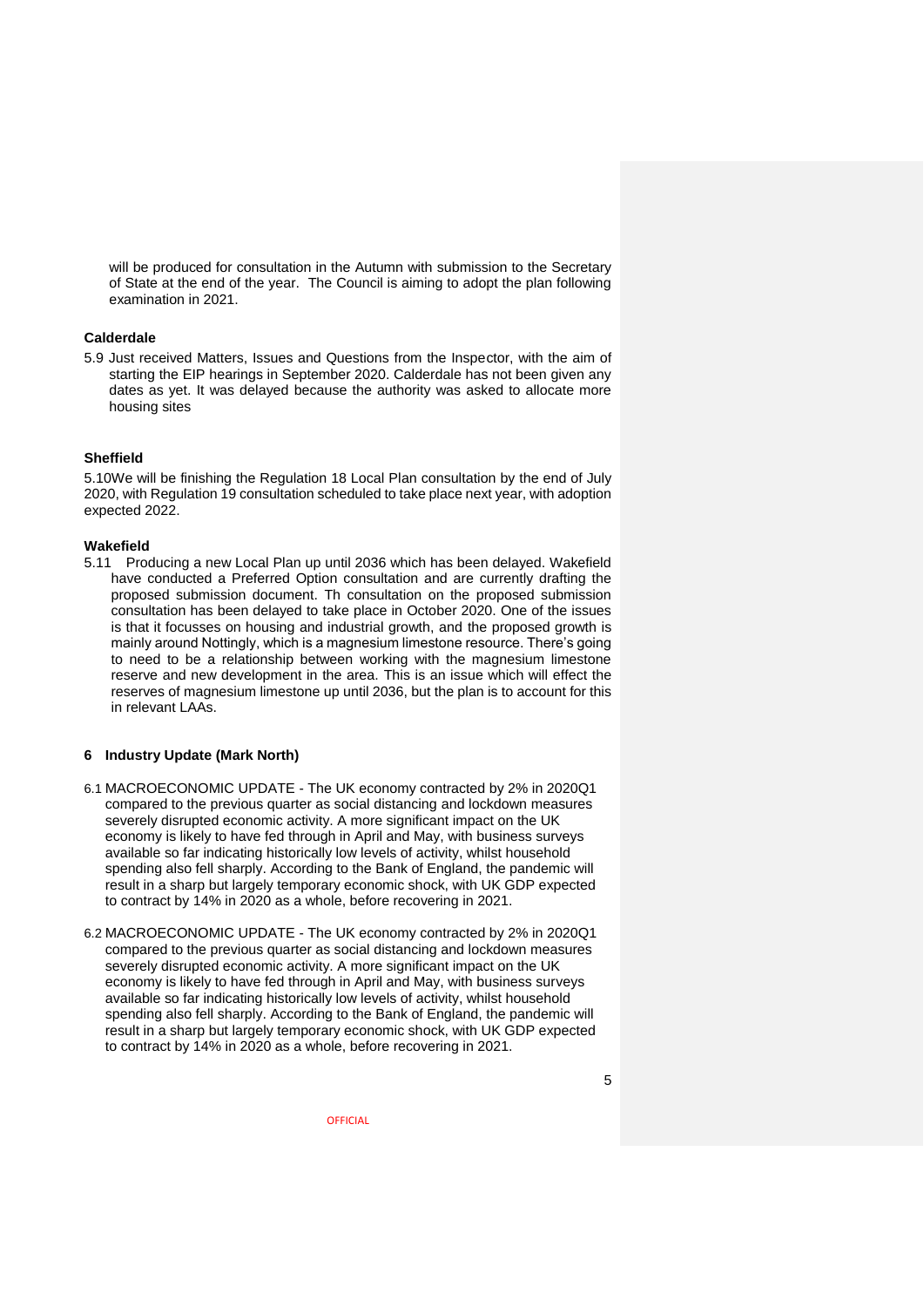- 6.3 MPA MARKET FORECAST UPDATE Mineral products markets have been severely disrupted as a result of the pandemic. Measures introduced by Government to reduce the spread of the virus resulted in a reduction in operations and a closure of construction sites across the UK. As a result, mineral products markets including aggregates, asphalt, ready-mixed concrete (RMC) and mortar in 2020 are expected to be markedly weaker due to the disruption to the UK economy and construction caused by COVID-19. Growth is expected to return from 2021 as the industry adjusts to updated working guidelines, while work on major infrastructure projects accelerate.
- 6.4 The MPA have submitted a planning policy document to MHCLG in advance of the planning white paper. There are various suggestions on how the mineral planning system could be improved. The paper was circulated by VR a couple of weeks prior to the YHAWP Meeting.
- 6.5 PH mentioned that in term of BAA Members, most have kept operating in a fairly normal way. Some operators did shut down at the beginning of lockdown, but most BAA Members have restarted mainly within England and Wales, but Scotland has been different. Very few sites have been operating in Scotland. Breedon has continued to keep operating at a reasonable level and it has been increasing. Cemex have reported at other AWP meetings that they have managed to keep operating at fairly normal levels. However for some of the other major operators it has been different. BAA members have continued to do well, particularly if they are into the agricultural sector or close to construction sites. By and large construction has come back up to 90% of their sites operating, at about 75 – 80% capacity which his encouraging.
- 6.6 MN mentioned that one of the issues as production increases is social distancing. Social distancing measures will slow down production.
- 6.7 SC mentioned that Tarmac in Scotland is just getting to crushing this week. Managed to fulfil their business for Scotland from two small teams. In England, in the north of England, Yorkshire paints a particular picture because Tarmac has the benefit of two major quarries being rail linked which has made a real difference. Dry Rigg quarry has continued production at 100% and Swinden Quarry has continued production at approximately 30%. The other quarries did go to the level of production being 0%, but they are slowly coming back on stream between 20 – 50% production. Wensley Quarry remains shut, and really Tarmac needs a justification to re-open that quarry. Abiding by social distancing measures whilst working can be done, but that depends on customers and suppliers taking part. As far as outlook is concerned, it is uncertain at the moment, but SC would be surprised if operators make it up to 80% produce by the end of this year.
- 6.8 VP mentioned that there is a call from authorities to find minerals sites that are ready to go. VP asked MN if there is any update on the position.

6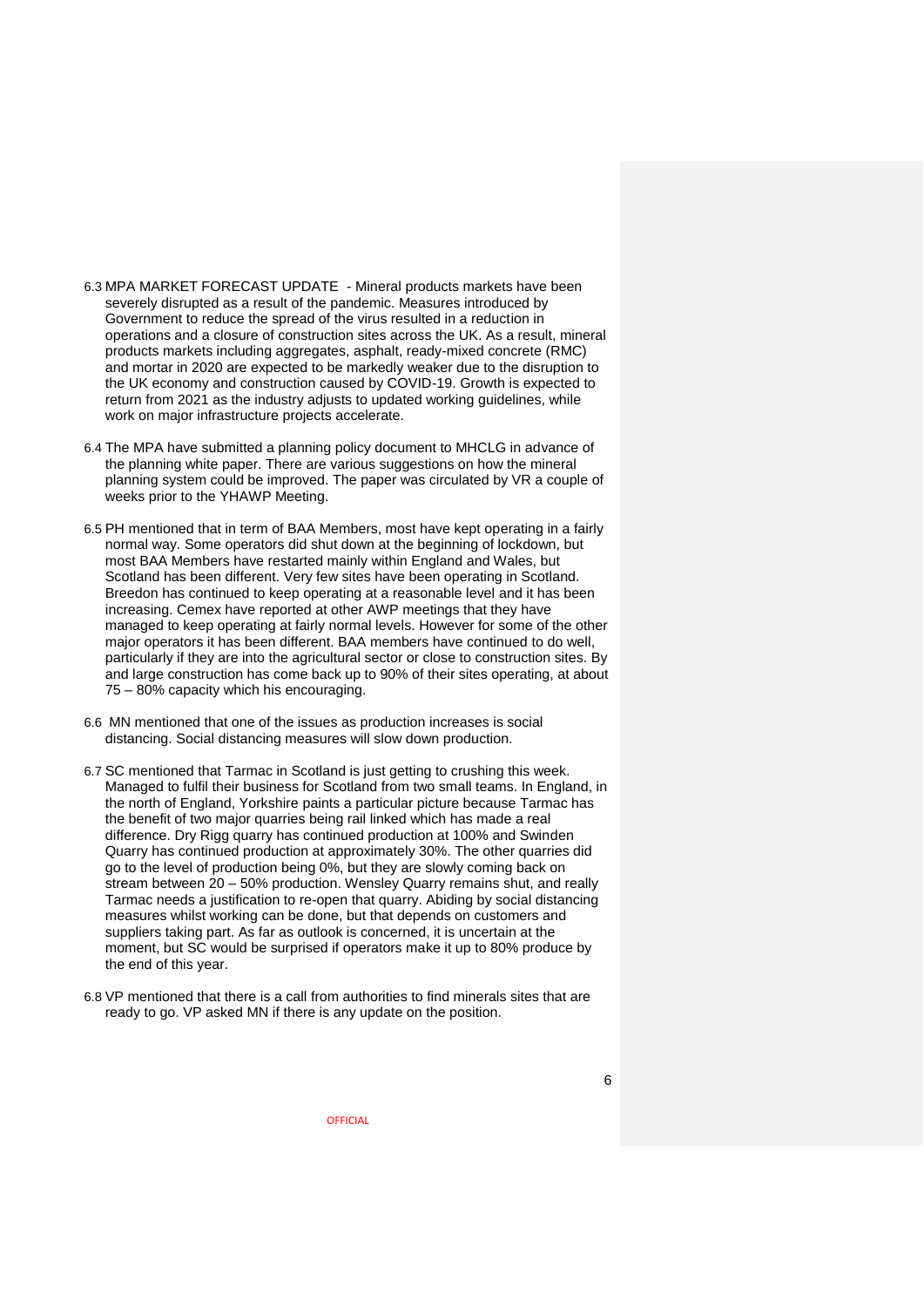- 6.9 MN stated that he did not have an update on that specific issue, however MPA have been involved in weekly conversations with MHCLG. There is a lot of pressure from the MHCLG Treasury to ensure that the planning system helps with economic recovery post-Covid-19. Likely that the NPPF will be reviewed, albeit on the back of housing. The MPA keep pressing the point that it is not just about housing. There has been some traction in that major infrastructure projects need to have a minerals supply audit. Civil Servants are keen to try and get the guidelines reviewed.
- 6.10 VP mentioned how authorities are starting to get used to video meetings, and North Yorkshire recently had their first virtual Planning Committee. It is hoped that going forwards, there will be more regular meetings via video calls to get business moving quicker.
- 6.11 CH in terms of the West Yorkshire authorities, on board with getting the economy moving again.
- 6.12 JD just in terms of the MPAs paper that was circulated regarding the Planning White Paper, a complaint from the MPA is that the landbank has not kept up or the amount of permitted reserves has not kept up at the rate at which it is being depleted. However, the latest draft of the AMR shows that reserves have never been higher. Just as point to ask MN, is planning really the blockage in the supply of aggregates (in particular sand and gravel) nationally? If the planning system was all the things the MPA wanted it to be, would there actually be the sites? Would there actually be the resource to cover what you need, taking into consideration the environmental constraints as well?
- 6.13 MN Over the past 3-4 years we have raised that it is not just the planning system, there is also a reluctance by industry to submit planning applications. This partly comes down to major operators being internationally owned. Companies are also holding back until Mineral Plans are in place. In terms of resource, geologically there is plenty of mineral resource around. It is that planning applications are not being made. But we think there can be improvements to the planning system.
- 6.14 GS mentioned that in terms of sand and gravel resource, across Yorkshire and Humber, the only area with a decent quality of sand and gravel is North Yorkshire. Outside of North Yorkshire, there is either coal or chalk amongst the sand and gravel deposits.

#### **7 Crown Estate Update (Mark Wrigley)**

- 7.1 The 2018 Aggregate Tender Round is close to concluding as the final exploration agreements are signed off.
- 7.2 Revised dredge area charts will be issued once the tender round concludes.